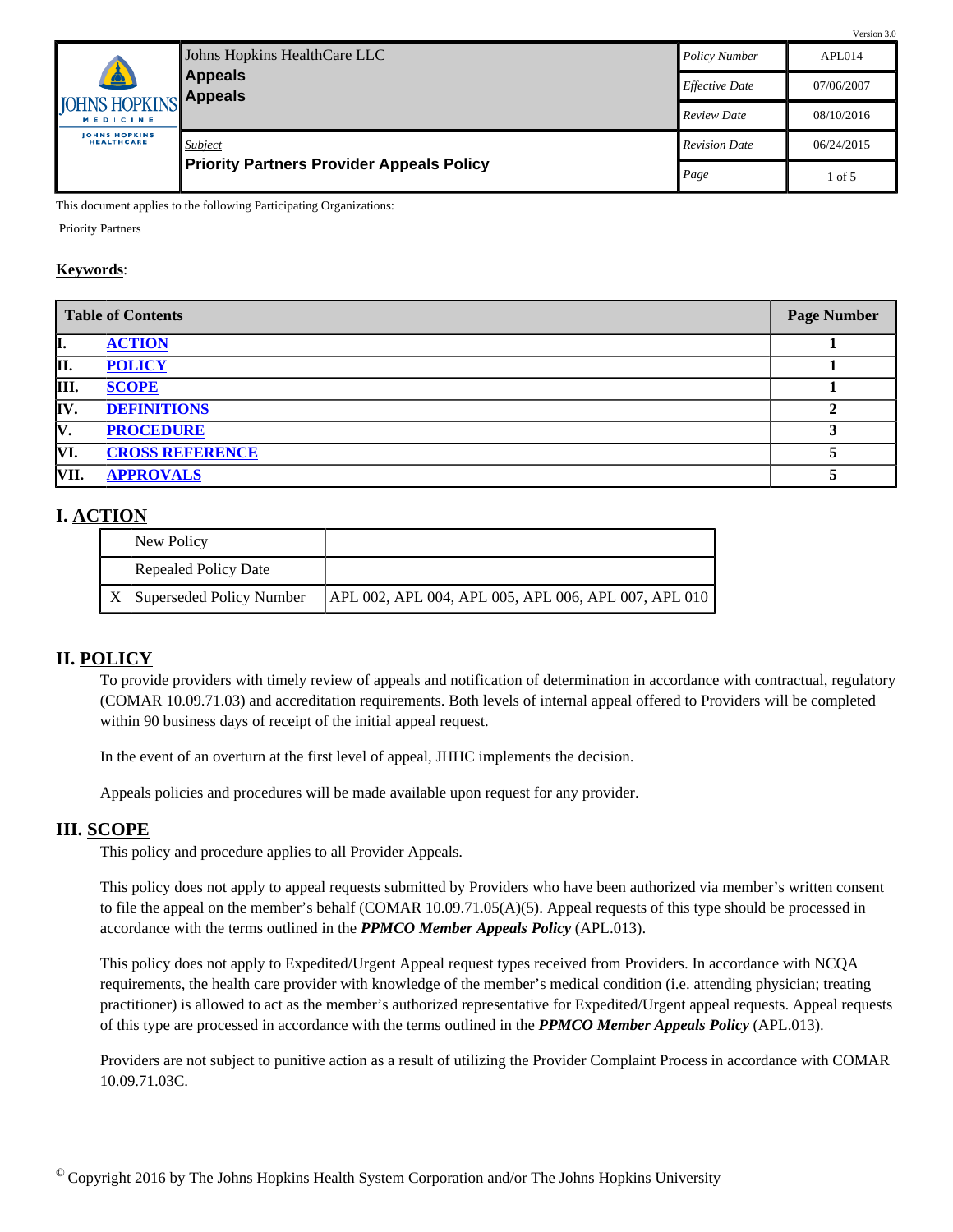|                                           | Johns Hopkins HealthCare LLC<br><b>Appeals</b><br><b>Appeals</b> | <b>Policy Number</b>  | APLO14     |
|-------------------------------------------|------------------------------------------------------------------|-----------------------|------------|
| $\bullet$                                 |                                                                  | <b>Effective Date</b> | 07/06/2007 |
| <b>JOHNS HOPKINS</b><br>MEDICINE          |                                                                  | <b>Review Date</b>    | 08/10/2016 |
| <b>JOHNS HOPKINS</b><br><b>HEALTHCARE</b> | Subject                                                          | <b>Revision Date</b>  | 06/24/2015 |
|                                           | <b>Priority Partners Provider Appeals Policy</b>                 | Page                  | 2 of 5     |

### <span id="page-1-0"></span>**IV. DEFINITIONS**

**Administrative Appeal** – An appeal of a denial, in whole or in part, of payment for a service when the denial was based on fact; administrative appeals are usually the result of an automatic denial.

**Adverse Determination** - A denial, reduction or termination of, or failure to provide or make payment, in whole or part, for a service. See denial.

**Appeal** – Request for a review of an action.

**Authorized Representative** - Except in the case of urgent care, an individual who by virtue of completion of a Designation of Authorization Representative Form has been designated as acting on the member's behalf. For Expedited/Urgent care decisions, an organization allows a health care practitioner with knowledge of the member's medical condition (e.g., a treating practitioner) to act as the authorized representative (NCQA® 2015 Standards and Guidelines for the Accreditation of Health Plans)

**Clinical Appeal** - An appeal that involves clinical review; also known as a medical necessity appeal.

**Clinical Peer** - A physician who holds an unrestricted license and is in the same or similar specialty as typically manages the medical condition, procedures, or treatment under review.

**Clinical Rationale** - A statement that provides additional clarification of the clinical basis for denials. The clinical rationale should relate the denial determination to the member's condition or treatment plan and should supply a sufficient basis for a decision to pursue an appeal

**Clinical Review Criteria** - Guidelines that assist decision making about appropriate health care for specific clinical circumstances. Johns Hopkins Healthcare (JHHC) Clinical Review Criteria includes InterQual Criteria, ASAM (American Society of Addiction Medicine), and SABAC (Scientific Assessment and Benefits Advisory Committee) Medical Policies.

**Covered Benefit** - A health care service for which reimbursement is provided to the provider under the terms of the member's health plan.

**Denial** - A determination by JHHC that an admission, extension of stay, or other health care service has been reviewed and based on the information provided does not meet the clinical requirements for medical necessity, appropriateness, level of care, or effectiveness. A denial may also refer to a determination that the request does not meet administrative requirements such as benefit coverage, timely notification, or requirement for precertification. A denial is also known as non certification or an adverse determination.

**Expedited Appeal** - An appeal of a denial in a case involving urgent care; also known as urgent appeal.

**Health Plan** - Refers to Priority Partners MCO, which is administered by JHHC.

**Medical Necessity Appeal** – Determinations on decisions that are (or which could be considered to be) covered benefits, including determinations defined by the organization; hospitalization and emergency services; and care or service that could be considered either covered or non-covered, depending on the circumstances.

**Medical Review** - The review of a case by a Medical Director or external physician reviewer of the same or similar specialty when the case does not meet clinical review criteria.

**Overturn** - An appeal determination made by JHHC that reverses the initial denial decision.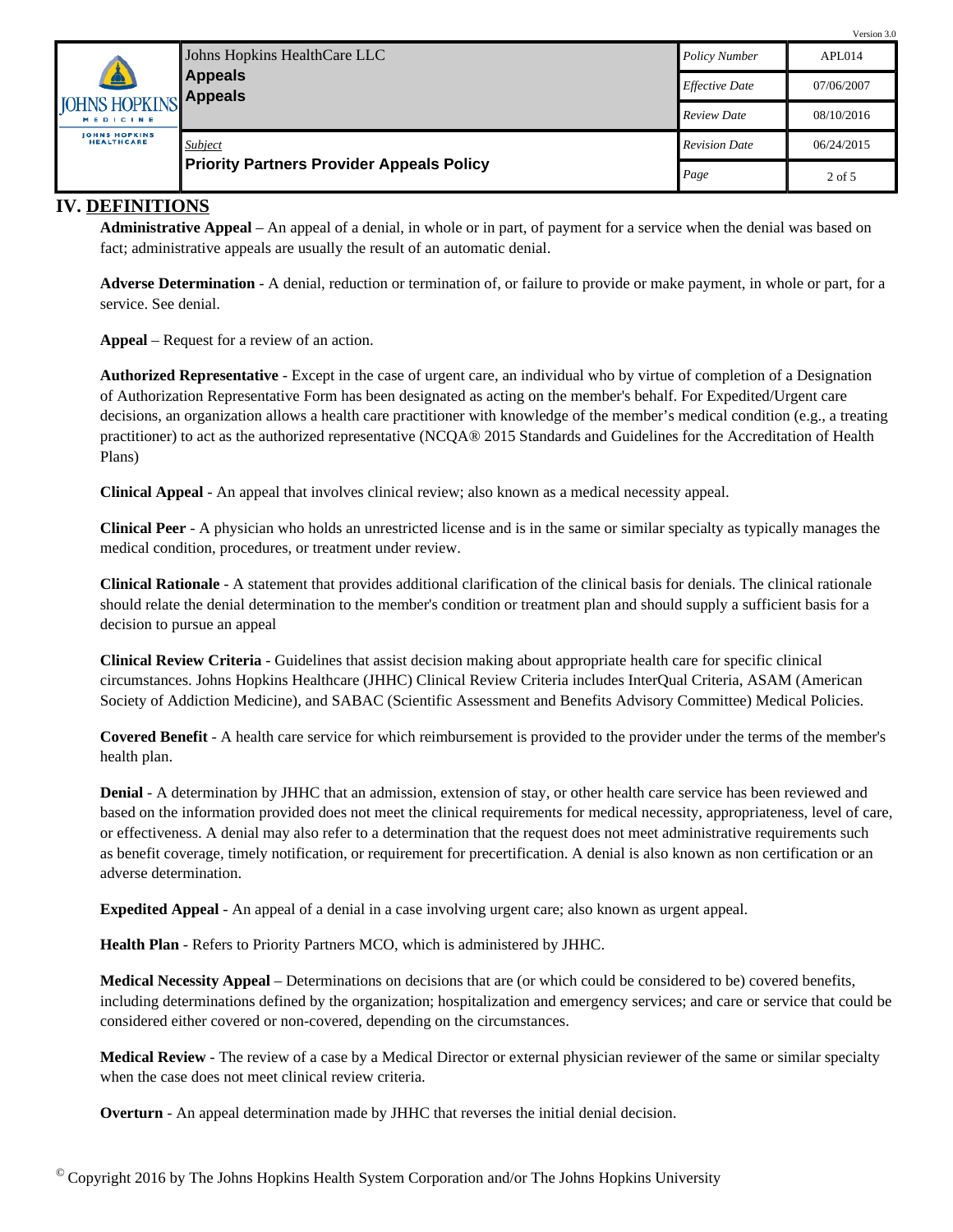|                                           | Johns Hopkins HealthCare LLC<br><b>Appeals</b><br>$\bullet$<br><b>IOHNS HOPKINS Appeals</b> | <b>Policy Number</b>  | APL014     |
|-------------------------------------------|---------------------------------------------------------------------------------------------|-----------------------|------------|
|                                           |                                                                                             | <b>Effective Date</b> | 07/06/2007 |
| MEDICINE                                  |                                                                                             | <b>Review Date</b>    | 08/10/2016 |
| <b>JOHNS HOPKINS</b><br><b>HEALTHCARE</b> | Subject                                                                                     | <b>Revision Date</b>  | 06/24/2015 |
|                                           | <b>Priority Partners Provider Appeals Policy</b>                                            | Page                  | 3 of 5     |

**Uphold** - An appeal determination made by JHHC that agrees with the initial denial decision.

**Urgent Care Request** - Any request for care where the time period for making non-urgent care determinations a) could seriously jeopardize the life or health of the member or the ability of the member to regain maximum function, or b) in the opinion of a physician with knowledge of the member's medical condition, would subject the member to severe pain that cannot be adequately managed without the care or treatment that is the subject of the case.

### <span id="page-2-0"></span>**V. PROCEDURE**

- A. First Level Appeal
	- 1. Providers may file an appeal if they believe a mistake was made in denying a claim, or in reducing, terminating or refusing to extend an approved course of treatment occurred, or if they are otherwise dissatisfied with a claim decision.
	- 2. The first level appeal must be filed within 90 business days from the date of denial.
	- 3. The provider must file a first level appeal within the time allowed or lose all rights to appeal.
	- 4. The first level appeal must be submitted in writing.
	- 5. Written appeals are routed directly from the mailroom to the Appeals Department. If another department receives an appeal in error, that appeal is routed immediately to the Appeals Department.
	- 6. Appeals Intake Coordinators:
		- a. Send a written acknowledgment to the appealing provider within 5 business days of receipt of the appeal.
		- b. Assign appeals to staff based on the administrative or clinical nature of the appeal.
			- i. Administrative appeals are assigned to Health Benefit Analyst (HBA)
			- ii. All clinical (medical necessity) appeals are assigned to an Appeals Nurse Analyst.
	- 7. Appeals Nurse Analysts (Maryland licensed Registered Nurses) research and review all clinical appeals against internal and/or external criteria.
	- 8. The Appeals Nurse Analyst may overturn a first level appeal when documentation submitted on appeal meets applicable criteria and/or medical policy.
	- 9. When the first level appeals decision overturns a claims denial, notification will be forwarded to the Adjustment Department. The claim will be paid within 30 calendar days of the appeal decision.
	- 10. All adverse medical necessity decisions are determined by a Medical Director or external physician reviewer of the same or similar specialty. The decision maker who reviews the case on first level appeal will not have made a prior decision on the case and will not be the subordinate of any person involved in a prior decision.
	- 11. The Provider will be notified of the determination in writing **within 30 business days** of receipt of the initial appeal request.
	- 12. All timeframes will be monitored on a weekly and monthly basis.Compliance with timeframes will be reported to the Process Management Team (PMT) on a quarterly basis.
	- 13. All written determinations will be easily understandable and include:
		- a. Specific reasons for the appeal decision in easily understandable language
		- b. A reference to the benefit, guideline, protocol or criteria used in the decision
		- c. Notification that the provider can request a copy of the benefit, guideline, protocol or criteria on which the appeal decision was based, free of charge.
		- d. Notification that the provider, upon request, is entitled to reasonable access and copies of all documentation used in the decision, free of charge.
		- e. The title, qualification and specialty of each person involved in the determination decision
		- f. A description of the next level of appeal along with any relevant written procedures
- B. Second or Final Level Appeal
	- 1. If the first level appeal is denied, providers may file a second or final appeal within 20 business days of the date of denial for the 1<sup>st</sup> level Provider Appeal.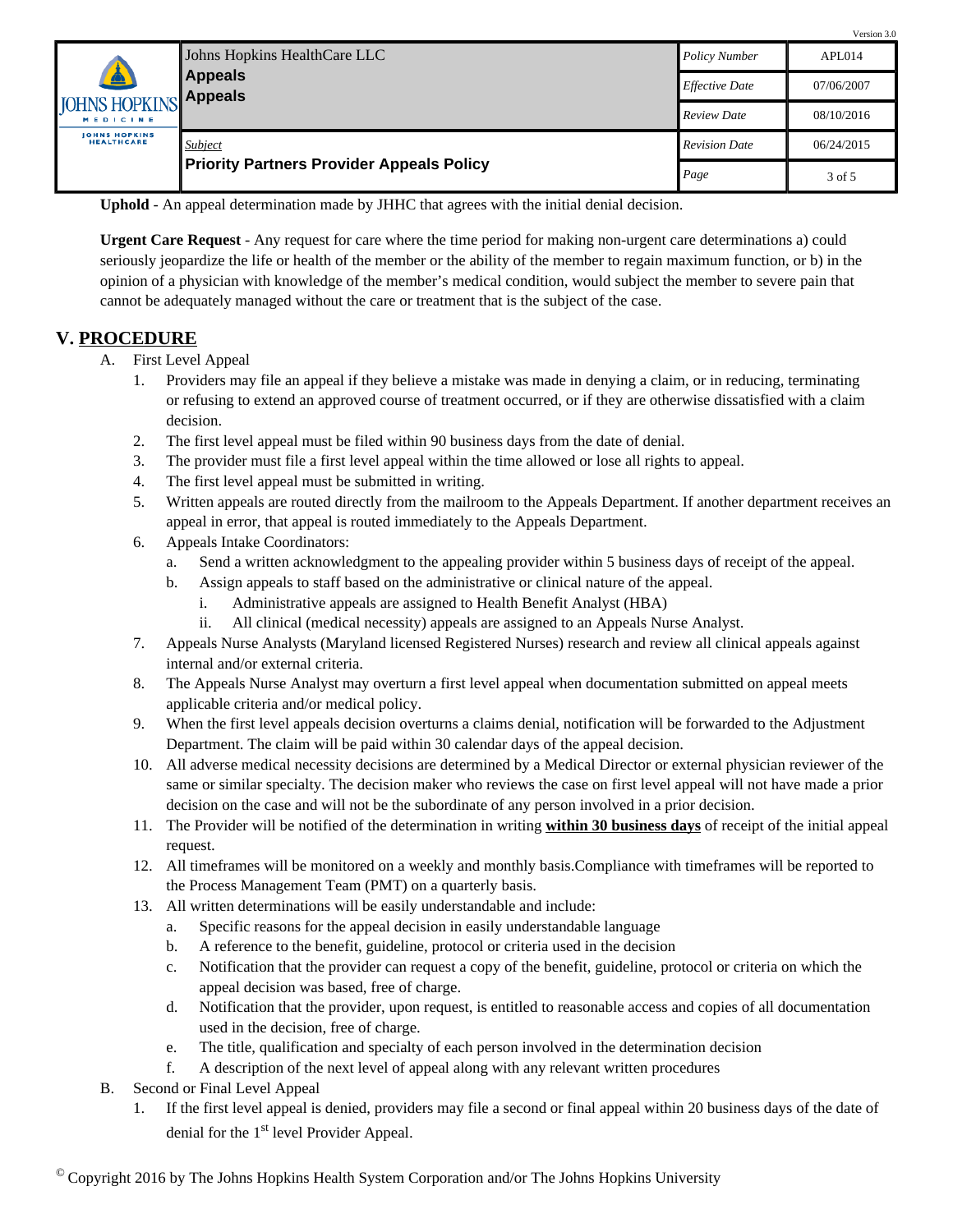|                                           |                                                             |                       | $V = 510H - 3.0$ |
|-------------------------------------------|-------------------------------------------------------------|-----------------------|------------------|
|                                           | Johns Hopkins HealthCare LLC<br><b>Appeals</b><br>Appeals   | <b>Policy Number</b>  | APL014           |
| $\triangle$                               |                                                             | <b>Effective Date</b> | 07/06/2007       |
| <b>JOHNS HOPKINS</b><br>MEDICINE          |                                                             | <b>Review Date</b>    | 08/10/2016       |
| <b>JOHNS HOPKINS</b><br><b>HEALTHCARE</b> | Subject<br><b>Priority Partners Provider Appeals Policy</b> | <b>Revision Date</b>  | 06/24/2015       |
|                                           |                                                             | Page                  | 4 of 5           |

- 2. The provider must file a second or final level appeal within the time allowed or lose all rights to appeal.
- 3. The second/final level appeal must be submitted in writing.
- 4. Written appeals are routed directly from the mailroom to the Appeals Department. If another department receives an appeal in error, that appeal is routed immediately to the Appeals Department.
- 5. Appeals Intake Coordinators will:
	- a. Send a written acknowledgment to the appealing provider within 5 business days of receipt of the appeal.
	- b. Assign appeals to staff based on the administrative or clinical nature of the appeal.
		- i. Administrative appeals are assigned to Health Benefit Analysts (HBA) not involved with either the initial review or the first level appeal.

- ii. All clinical and/or medical necessity appeals are assigned to an Appeals Nurse Analyst (Registered Nurse (RN)) not involved with either the initial review or the first level appeal.
- 6. Appeals Nurse Analysts (Maryland licensed Registered Nurses) research and review all clinical appeals against internal and/or external criteria.
- 7. All second level appeal reviews are forwarded to a Medical Director or external physician reviewer of the same or similar specialty for determination.
- 8. The decision maker who reviews the case on second level appeal will not have made a prior decision on the case and will not be the subordinate of any person involved in a prior decision.
- 9. All second or final level appeals will be reviewed by the CEO of Priority Partners.
- 10. When a second level appeals decision overturns a claims denial, notification will be forwarded to the Adjustment Department. The claim will be paid within 30 calendar days of the appeal decision.
- 11. The provider will be notified of the determination in writing within **30 business days of receipt of the request for**

# **2 nd Level Appeal review**.

- 12. All written determinations will be easily understandable and include:
	- a. Specific reasons for the appeal decision in easily understandable language
	- b. A reference to the benefit, guideline, protocol or criteria used in the decision
	- c. Notification that the provider can request a copy of the benefit, guideline, protocol or criteria on which the appeal decision was based, free of charge.
	- d. Notification that the provider, upon request, is entitled to reasonable access and copies of all documentation used in the decision, free of charge.
	- e. The title, qualification and specialty of each person involved in the determination decision
	- f. An explanation that the provider is entitled to two levels of appeal; thus, the second level appeal determination is the final determination.
	- g. Both the first and second level of appeal will be completed within 90 business days of receipt of the initial appeal.
- C. Case Retrieval
	- 1. Upon completion of a case, the reviewer is responsible for ensuring that all documentation related to the case is maintained in the case file.
	- 2. All files will include the minimum:
		- a. Member name/identification number
		- b. Member demographics and eligibility information
		- c. Member customer service documentation
		- d. Provider name
		- e. Date of service
		- f. Copies of all correspondence
		- g. Documentation of appeal reviews and actions with dates noted
		- h. Copy of decision letter